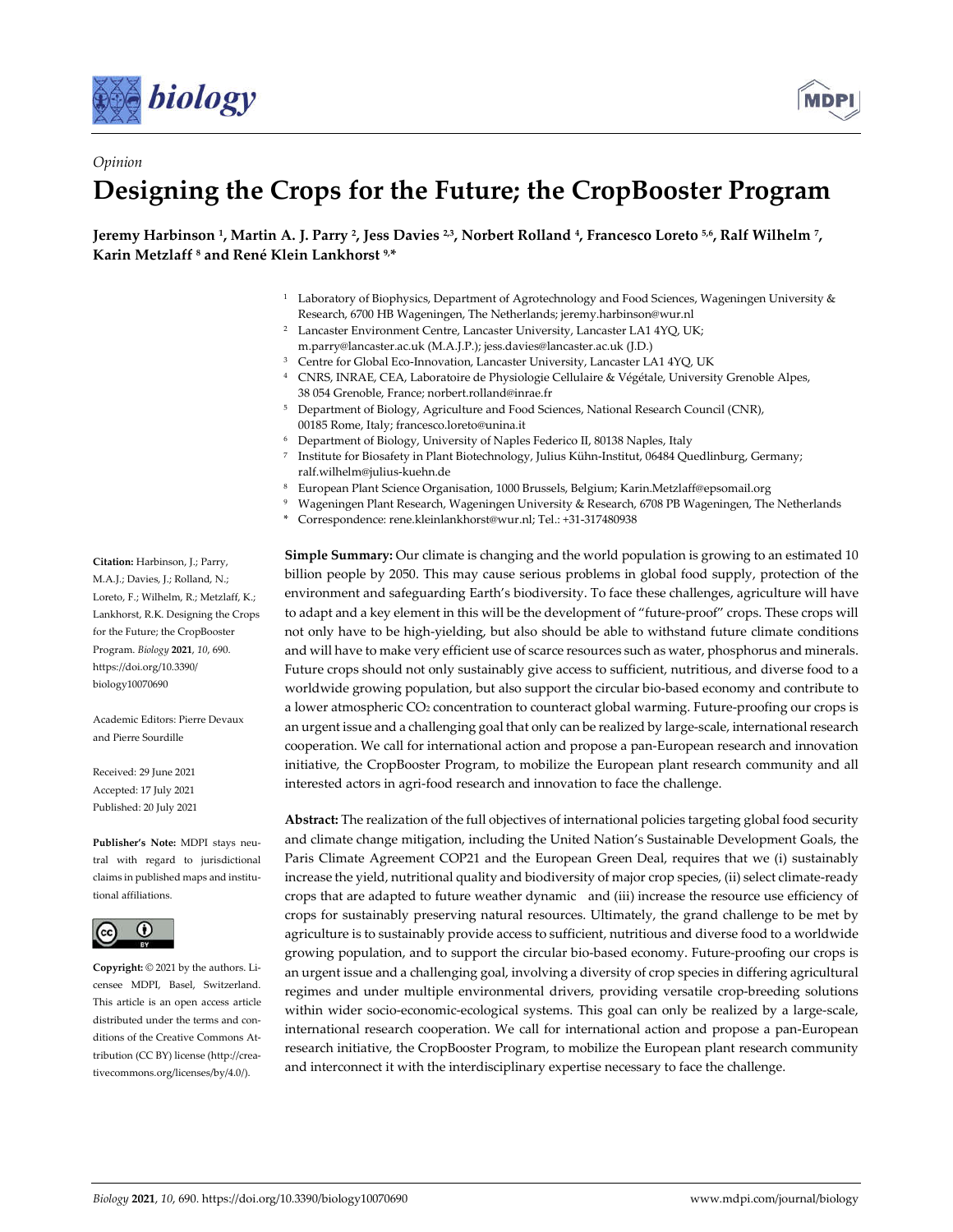**Keywords:** food supply; climate change; crop yield; sustainability; resource use efficiency; photosynthesis; biodiversity; CO2; bioeconomy; breeding

## **1. A Need for Change**

Plants, including algae and cyanobacteria, are photoautotrophs, taking simple inorganic substrates, such as CO2, and using energy from sunlight to produce energy-rich organic molecules. These photoautotrophs feed the biosphere and mankind is no exception. Human civilization has progressed using plants (including algae and cyanobacteria) as the sole primary source of energy organic molecules. Plants, directly or indirectly, delivered all our food and in addition underpinned much of our technology, providing building materials, fibers for clothing, feed for the production of farmed animals and fish, heat to warm houses and to prepare food, as well as the energy and some of the raw materials needed for basic manufacturing. Society largely relied on plants until the 18th century, when the exploitation of fossil fuels sparked the Industrial Revolution. Although fossil fuels are also derived from plants and other biological materials, the large-scale use of coal, gas and oil hallmarked the advent of a new economy: the fossil economy. This economy depended on the combustion of relatively abundant fossil fuels to drive the expansion of the heat-based manufacturing processes that characterized the industrial revolution.

As a result of the industrial revolution, fossil carbon became our main energy source and feedstock and the importance of plant products diminished. The unprecedented success of the new economy led to increased welfare in society that manifested, for instance, by an increased food availability both in quantity and quality, improved hygiene and advanced medical care. The fossil economy provided the machines needed to increase agricultural productivity, the fuel to drive the machines, the chemical processes to produce fertilizers and the manufacturing of pesticides. The increasing wealth generated by the fossil economy led to better education, in turn supporting the acceleration in the technological progress of agriculture. This improvement in agricultural productivity made the continued exponential growth of the human population possible.

However, the rise of human populations, global per capita consumption and dietary demands, combined with the need to address malnutrition and inequalities in many regions, is increasing the strain on our agricultural systems and our Earth's ecosystem. Resources are also running out and some of the most common natural resources, such as fresh water [1], soils [2] and biodiversity [3] among natural and cultivated plants, are important for agriculture. Society's dependence on fossil fuels has caused atmospheric  $CO<sub>2</sub>$ to rise to dangerous levels, triggering global climate warming and change. Current agriculture also leads to the production of other greenhouse gases such as nitrous oxide and methane. Simultaneously, the increasing demand for food and feed has caused large-scale pressure on forests. Deforestation itself leads to loss of CO2 sinks, releases additional CO2 and causes land degradation and a loss of biodiversity and soil fertility [4].

In order to mitigate, halt or even reverse the negative effects of the fossil economy, society will have to progress towards a post-fossil society driven by more sustainable biological processes and transition to more sustainable technologies. In such a "bio-society", plants once again become the primary source of all our organic materials, fibers, food and feed, and also contribute to clean fuel and energy demands, generated without the net emission of CO<sub>2</sub>.

Urgency is essential, as warnings increasingly suggest that it will soon be too late to reverse the adverse effects of global warming [5] and unsustainable use of resources [6]. An increasing number of calls for action are being made by developing international policies addressing global food and nutritional security, protection and use of biodiversity, increasing sustainability and resource use efficiency, climate change mitigation and adap-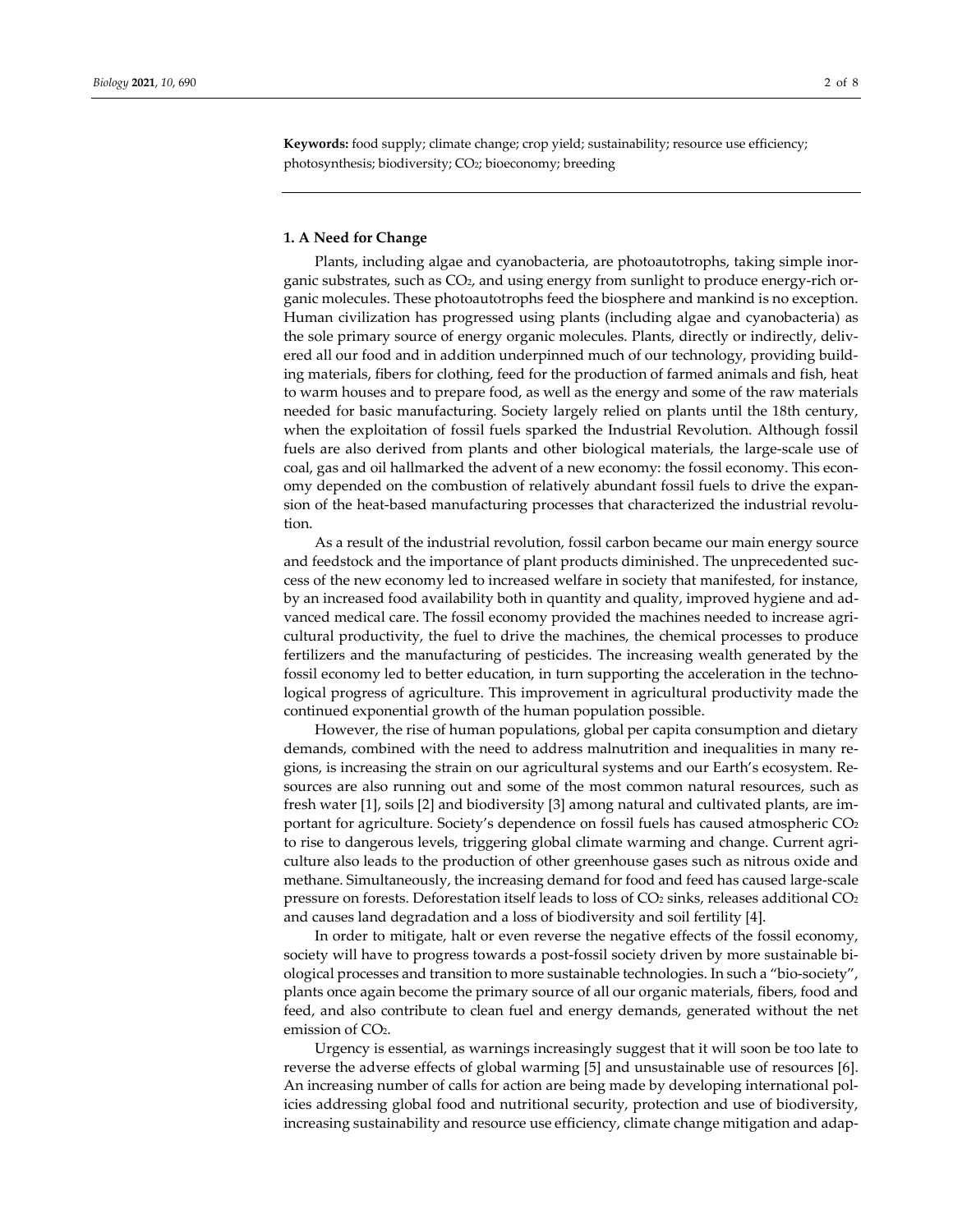tation [7]. Meeting the ambitions and commitments of United Nation's Sustainable Development Goals (SDGs), the Paris Climate Agreement COP21 and the European Green Deal will be made easier if agriculture can once again help in meeting our primary needs (Figure 1).



**Figure 1.** Plant traits are a key part of our agricultural systems, which underpin food, feed biomaterial and biofuel systems and in turn form the foundation of societies and economies. Our current agricultural and food/feed/fiber/fuel systems are both driving and exposed to a number of key threats that endanger their future. Likewise, the need to meet the sustainable development goals creates rising demands on our agri-food/feed/fiber/fuel systems to produce more and do so more sustainably. Plant trait innovation provides a means for future-proofing plants against the threats, and helping future-proof agriculture such that it can help deliver the SDGs*.*

Accomplishing this, however, is a daunting task. Sustainably meeting the health needs of all people by 2050 means we need to close yield gaps and increase global crop yields by 70–110% [8,9] whilst diversifying what we grow, radically improving nutrient and water use efficiency and rapidly moving agriculture away from a greenhouse gas emitter to a carbon sink [10]. Furthermore, the realization of the circular bio-based economy might require an additional 30% crop yield increase [11], which brings the total required global crop yield increase by 2050 to 100–140%. Enhancing production should also be systematically associated with quality of the food and food harvest stability, the correct parameter to consider being increased nutrient yield and quality per land use. Indeed, hidden hunger (1.8 billion people) is affecting twice the number of people suffering from caloric hunger [10].

In addition, a rise in crop productivity has to be accomplished in a sustainable manner without compromising biodiversity or negatively impacting natural resources and the environment. This implies that agricultural lands may not grow endlessly and must not outcompete services by natural vegetation. In fact, it is a prudent estimate that agricultural land area will even decrease in the coming decades [12,13]. Sustainable use of biodiversity can make the difference in this problematic landscape. Selecting plants that improve resource (water, mineral nutrients, soil) use efficiency, or improve the performance of under-utilized crop species and varieties, thereby making them productive and attractive for farmers, can help to change the game.

Our future climate-proof crops will require increased resilience to allow them to maintain their productivity in the face of the negative effects of climate change such as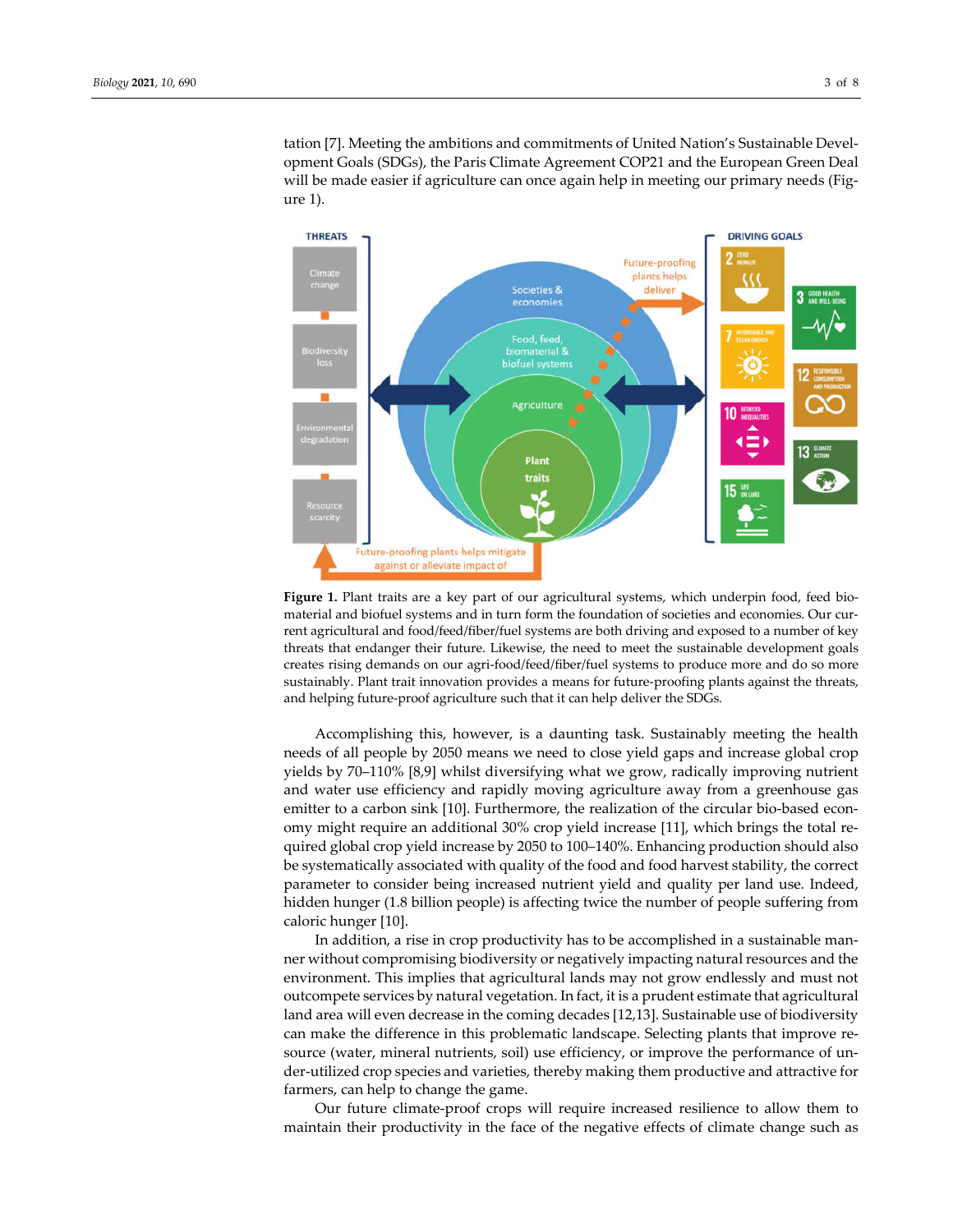increased frequencies of extreme temperature, drought or salinity [14]. Importantly, future-proof crops will also be essential to mitigate the effects of climate change by enhancing below-ground carbon sequestration and contributing to improved soil health, resistance to erosion and fertility [15].

Given the increase in population, the pressure on land availability and the impacts of climate change, a sustainable increase in crop production cannot rely on further expansion of the agricultural area. Increasing the productivity of agriculture at no risk for finite natural resources will prevent additional unneeded land use for agriculture. While future yield increases will rely on substantially and sustainably increasing crop yields per hectare, in many countries and for many crops, further increases of crop yields are already constrained as agricultural practices are already very advanced, further land for agriculture is not available and two key crop yield related traits, the efficiency of light interception by canopy and the harvest index, are approaching their maximum value. These, as well as the fading out of pesticides and the reduction of fertilizer use, will increase the urgency to realign the breeding efforts in terms of goals and timely efficiency.

## **2. How?**

Improving our crop varieties is one key action area for meeting the challenges as outlined. Crop breeding offers us the means for improving productivity, reducing nutrient and other chemical inputs, increasing efficiency of water use, promoting soil health; improving nutritional quality and ensuring that crops are resilient to the challenging conditions ahead.

Solar energy is plentiful, durable and accessible on a global scale as the Earth receives a staggering 162,000 TW of solar energy. To put this into perspective, one hour of the solar radiation intercepted by the Earth equals the total annual energy consumption of the entire global economy. The main challenge for the bio-society will be the capture and storage of this energy. Plants play a crucial role in this, as through photosynthesis, 2.8 ZJ (2.8 × 10<sup>21</sup> joules) of solar energy is converted and stored as chemical energy annually. During this process, 451 gigatons of  $CO<sub>2</sub>$  are fixed from the Earth's atmosphere [16]. The key to achieving the future required global crop yield increases will be developing advanced crops with increased photosynthesis, which is the major yield-related plant trait that can still be substantially improved [17,18]. Currently, in temperate agricultural crops, the overall long-term efficiency of conversion of absorbed solar radiation to the energy content of biomass ( $\varepsilon_c$ , a parameter in the Monteith model for crop productivity [17]) is approximately 0.5–1.3% [19–21] implying that for food production we miss around 99% of the available solar energy. Growth season estimates of  $\varepsilon_c$  are higher, at about one-third to one-half of the theoretical maximum efficiencies for solar energy conversion, which on a total solar irradiance basis are about 4.5% for C3 and 6% for C4 crops [22]. The difference between the achieved  $\varepsilon_c$  and the theoretical limits for  $\varepsilon_c$  implies that the scope for its improvement are considerable. Photosynthesis plays a major role in determining the value of εc so the opportunity is there to substantially increase the global crop yield by increasing the efficiency of plant photosynthesis [18,23]. The promise that crop yields could be increased by improving photosynthesis has been verified by several proof-of-principle experiments in which photosynthetic sub-traits were improved using genetic modification approaches [24–26]. These pioneering experiments showed that increasing photosynthesis by various routes results in increased plant biomass.

Redesigning our crop plants will not only imply the development of superior plants by optimizing plant photosynthetic efficiency for light. Plant productivity (and photosynthesis) may also be limited by the availability of other resources, such as water, or nutrients such as nitrogen or phosphorous. In many environments, these natural resources are, or are becoming, increasingly scarce [27]. Our future crop species should therefore also have an increased resource use efficiency. In addition, these plants should be equipped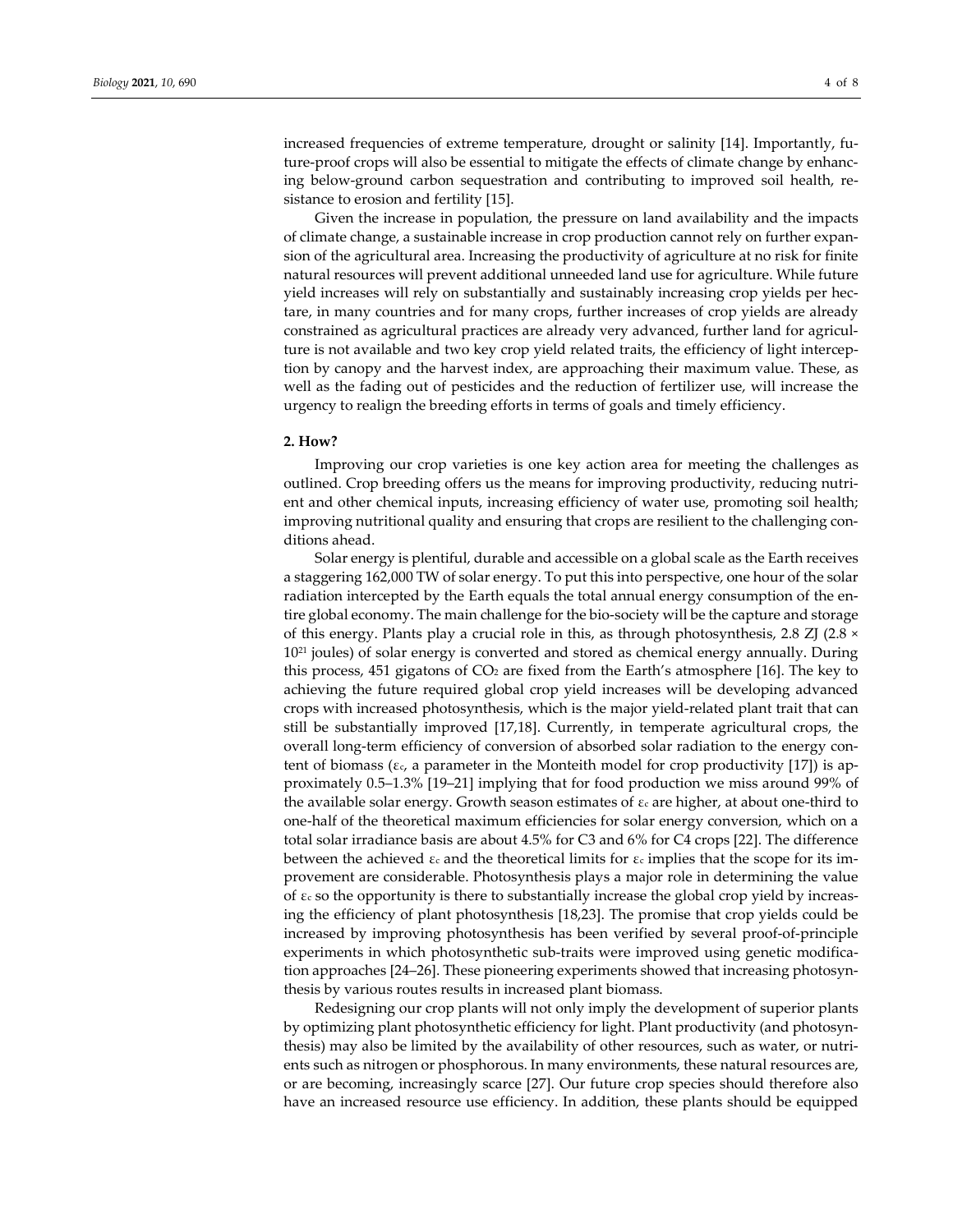with an elevated abiotic stress resistance to cope with the already imminent negative effects of global climate change, such as increased temperature, drought, salinity and water stress, as well as with extreme events and anthropogenic pollutants.

Plant secondary metabolites that are also made by photosynthesis are underexplored and underused natural tools that may allow us to improve plant resistance and resilience to stresses [28]. In addition, those secondary metabolites not only protect plants, but are beneficial to humans as well, contributing to more diverse diets and human health. To this end, more diverse crops will contribute to food and nutritional security and to more resilient agricultural production. Traits targeting root architecture and function for better water, nitrogen, phosphorus or carbon use efficiency can also be exploited to save resources or enhance carbon in soils. By providing a higher capacity to capture atmospheric CO2, to improve source-sink relationships, and to better store carbon in woods and the soil, these plants will thus contribute to climate change mitigation and to improved soil health and fertility.

Finally, only now we begin to perceive the impact of microbiome of plants and soil as a main contributor of plant health and productivity [29]. This is also to be considered when working to climate-ready crops that are fully in balance with present and future ecosystems.

## **3. The CropBooster Program**

In 2016, an initiative was launched by Wageningen University & Research with the working title "Photosynthesis 2.0". The aim of the initiative was to explore the scientific options for increasing plant performance by increasing plant photosynthesis. This brought together a consortium of more than 60 universities and research institutes from 17 EU member states. In 2018, the consortium's proposal to a Coordination and Support Action (CSA) was successful and the respective project to draft the roadmap for a future, large scale European research endeavor with the working title "The CropBooster Program" began. This CSA is aptly called "CropBooster-P" (H2020, GA 817690) where the "P" stands for "preparatory", and the roadmap that the project is producing will be finalized in early 2022. The CropBooster-P roadmap basically resides on three pillars: scientific and technical possibilities to improve crop varieties, environmental, social and economic impact of the proposed improvements and societal acceptance.

In the first year, the project considered future scenarios [30] and undertook in-depth literature analyses of the current scientific state-of-the-art to improve crop yield and crop sustainability (defined as abiotic stress resistance and resource use efficiency). Included in these analyses were the plant biological options to improve plant nutritional quality for the human diet. Improving crop yield and sustainability should not be at the expense of nutritional quality, but contrarily, the envisaged high-yielding crops should even have an increased nutritional quality. The analyses focused on options to improve plants either by conventional breeding or by applying modern breeding technology. The results of these analyses are stored in a dedicated database [31] which currently holds approximately 900 keystone scientific publications, forming a comprehensive overview of the current options and possibilities to increase crop yield, nutritional quality and sustainability.

Complementing the literature survey, a modelling study was performed to assess the impact of increased photosynthetic efficiency on yield for a number of key crops in Europe. This study confirmed the potential of photosynthesis to drive significantly increased agricultural yields at different geographical locations in Europe.

The second year of the CropBooster-P project explored the social, environmental and economic impacts that the different identified scientific and technological options to improve crop varieties may hold, taking a stakeholder-led approach. Experts from farmlevel through to businesses and supply chains to the consumer were consulted in a series of online workshops and surveys to prioritize the traits to breed for when future-proofing our crops, and to identify and discuss the impacts of adopting these technologies [32]. These were combined with rapid evidence reviews to give an indication of what is known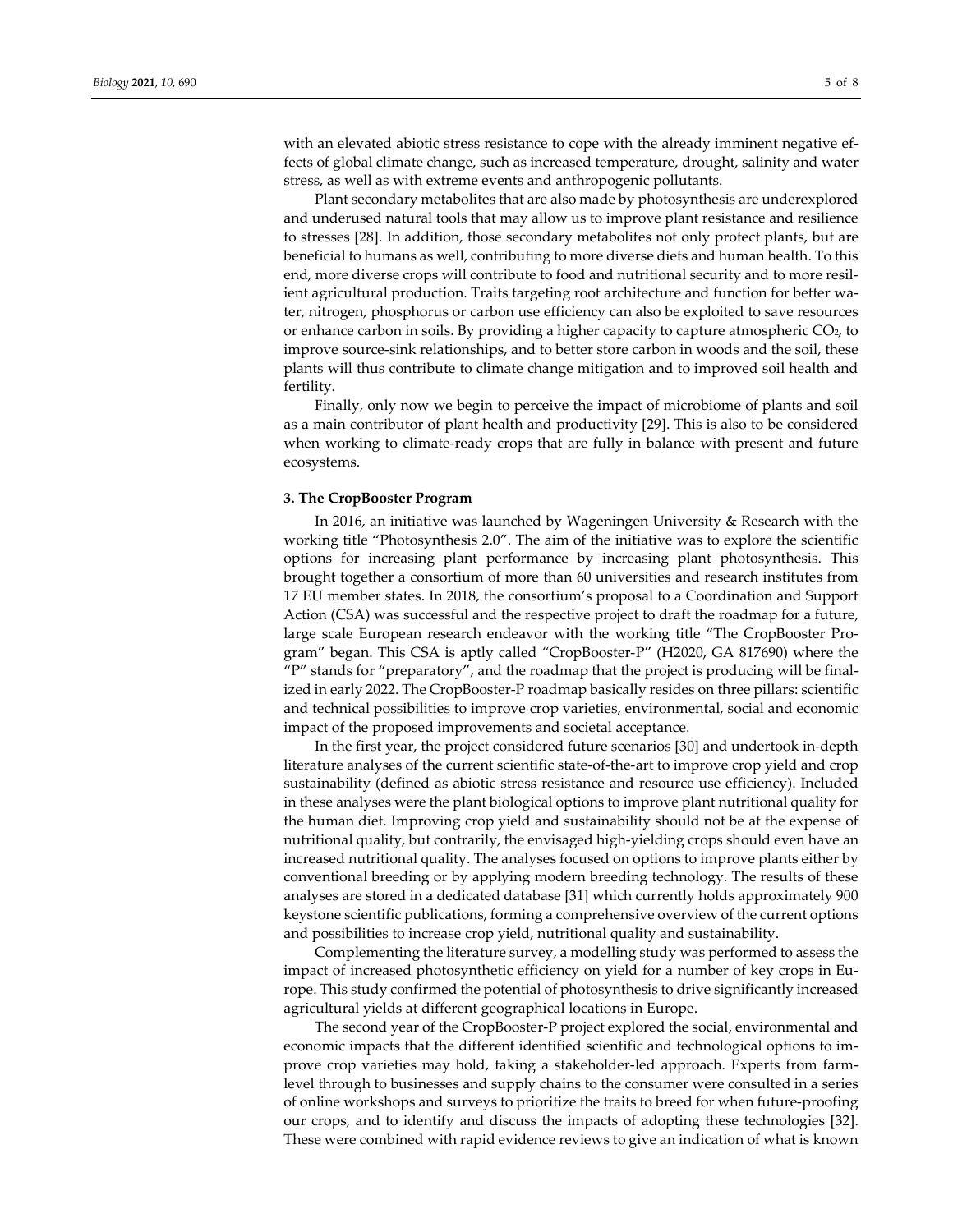about the wider impacts of crop breeding. Currently, the results of the impact analyses are being compiled and analyzed, and the results arising from this work will feed into the final roadmap the project is developing.

It is important that any future crop improvement program has the support of society at large. Ensuring food and nutritional security while at the same time mitigating the effects of global climate change and protecting Earth's biodiversity might require a number of drastic measures, which will affect the life of everyone. Decisions will have to be made about the use of landscapes, business models for farming, prices of food and acceptance of novel technology to combine the advantages of all available approaches in crop improvement and management, just to mention a few. In order to ensure that decisions are made that have the support of major fractions of society, it is of imminent importance that (i) available options for crop improvement and consequences thereof are explained to the general audience and (ii) society is involved in decision making. For this, the CropBooster-P project is currently engaging with society (consumers and other non-expert laymen) in a series of workshops and events to research how complex scientific information can best be shared with the general public as well as different social actors and their perception and attitude towards aspects such as scientific research, plant breeding technology, food security, climate change and biodiversity. This is complemented by surveys among the public and stakeholders, which are already carried out and in progress at national level, for example in Norway, Finland and Switzerland [33–35].

The results of this research will lead to the drafting of a roadmap, ensuring that proposed technological options for future-proofing our crops will have maximal support from society at large.

The CropBooster-P roadmap will also contain a detailed research agenda, outlining the scientific program to be executed in the proposed CropBooster Program. This research agenda is developed in close concert with the European plant science community at large, and with the plant breeding sector. To do so, a detailed mapping of the European plant research landscape was performed identifying scientists, institutions and companies working on the topics of crop yield, nutritional quality and sustainability. Approximately 90 identified key scientists accepted an invitation to join one of 15 different focus groups, each directed at further deepening the science-base of a particular sub-topic related to increasing yield, quality and sustainability and were then created for structuring the European plant research landscape in these topics. The coordinators of the 15 focus groups, established contacts with an average of nine experts per focus group. Altogether, this approach involved more than 130 experts from 70 institutes or universities and 15 countries. The work of these focus groups was then discussed in a dedicated online conference [36], and the outcome of this will form the basis of the research agenda for the CropBooster Program.

The roadmap thus developed will outline the research agenda of the CropBooster Program, taking into account scientific knowledge, companies' perspectives andsocietal views and concerns.

#### **4. A Call for Action**

The design and development of future-proof plants is bold, inspirational and a daunting task. They will be a true game-changer that will positively impact all levels of society and will instigate desirable, disruptive effects on all our ways of life. To succeed, we must unify virtually all sectors and all disciplines involved: farmers, distributors, processors and breeders in the agriculture sector; distributors, logistics experts, shipping and storage in the transport sector; the energy sector, regarding both energy supply as well as energy usage; the health sector, regarding aspects of food quality, food safety, nutrition and healthy diets; waste valorization and the bioeconomy; and, last but not least, supermarket and consumer organizations.

European plant scientists invite the research and innovation community in the agrifood chain to join in an interdisciplinary effort to organize the CropBooster Program, the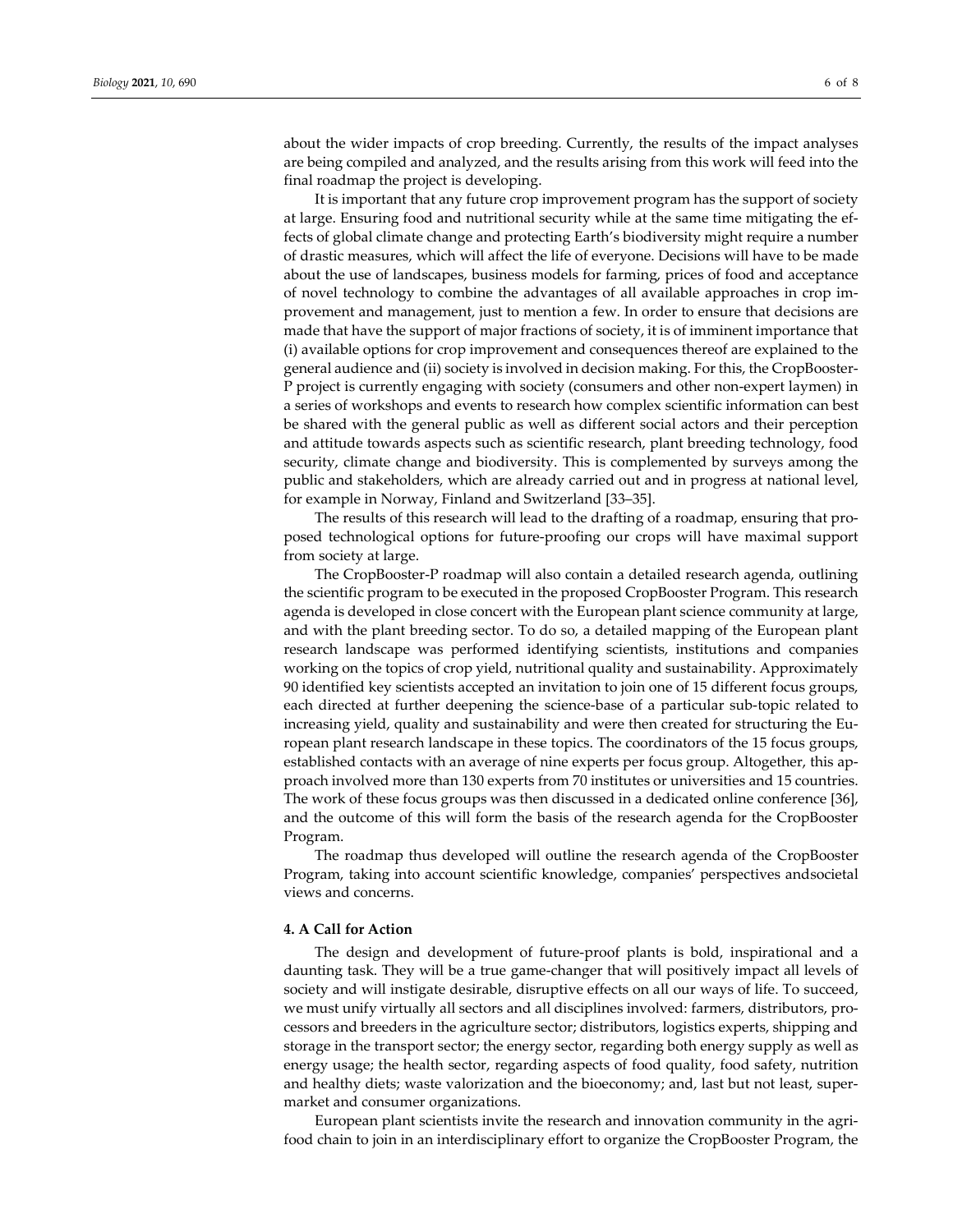successor to Cropbooster-P, as a pan-European research and innovation program aiming at producing our plants that support a sustainable future. The roadmap for the Crop-Booster Program is currently being drafted and will form the blueprint for both the research agenda to be executed, as well as the implementation route to introduce futureproofed crops.

We invite the European plant science community and all interested actors in the agrifood research and innovation to join the CropBooster Program. We also call upon the European Commission and Member States to support this initiative as one of the core instruments to achieve the ambitious targets of the European Green Deal, particularly its Farm to Fork and the Biodiversity strategies and related policies, to ensure food and nutritional security, preservation of natural resources and to combat global climate change.

**Funding:** This project has received funding from the European Union's Horizon 2020 research and innovation program under grant agreement No. 817690.

**Institutional Review Board Statement:** Not applicable.

**Informed Consent Statement:** Not applicable.

**Data Availability Statement:** Not applicable.

**Conflicts of Interest:** The authors declare no conflicts of interest.

#### **References**

- 1. OECD. Water Risk Hotspots for Agriculture. In *OECD Studies on Water*; OECD Publishing: Paris, France, 2017, doi:10.1787/9789264279551-en.
- 2. Evans, D.L.; Quinton, J.N.; Davies, J.A.C.; Zhao, J.; Govers, G. Soil lifespans and how they can be extended by land use and management change. *Environ. Res. Lett.* **2020***, 15*, 0940b2, doi:/10.1088/1748-9326/aba2fd/meta.
- 3. FAO. The State of the World's Biodiversity for Food and Agriculture. In *FAO Commission on Genetic Resources for Food and Agriculture Assessments*; Bélanger, J., Pilling, D., Eds.; FAO: Rome, Italy, 2019; p. 576.
- 4. Poore, J., Nemecek, T. Reducing food's environmental impacts through producers and consumers. *Science* **2018**, *360,* 987–992.
- 5. Tollefson, J. How hot will Earth get by 2100? *Nature* **2020**, *580*, 443–445, doi:10.1038/d41586-020-01125-x.
- 6. Hoekstra, A.Y.; Wiedmann, T.O. Humanity's unsustainable environmental footprint. *Science* **2014**, *344*, 1114–1117.
- 7. United Nations Environment Agency. *Resolution 73/284: United Nations Decade on Ecosystem Restoration (2021–2030)*; United Nations Environment Agency, New York, USA: 2019.
- 8. Hickey, L.T.; Hafeez, A.N.; Robinson, H.; Jackson, S.A.; Leal-Bertioli, S.C.M.; Tester, M.; Gao, C.; Godwin, I.D.; Hayes, B.J.; Wulff, B.B.H. Breeding crops to feed 10 billion. *Nat. Biotechnol*. **2019**, *37*, 744–754.
- 9. Tilman, D.; Balzer, C.; Hill, J.; Befort, B.L. Global food demand and the sustainable intensification of agriculture. *Proc. Natl. Acad. Sci. USA* **2011**, *108*, 20260–20264.
- 10. Willett, W.; Rockström, J.; Loken, B.; Springmann, M.; Lang, T.; Vermeulen, S.; Garnett, T.; Tilman, D.; DeClerck, F.; Wood, A.; et al. Food in the Anthropocene: The EAT–Lancet Commission on healthy diets from sustainable food systems. *Lancet* **2019**, *393*, 447–492.
- 11. Beringer, T.; Lucht, W.; Schaphoff, S. Bioenergy production potential of global biomass plantations under environmental and agricultural constraints. *Bioenergy* **2011**, *3*, 299–312.
- 12. d'Amour, C.B.; Reitsma, F.; Baiocchi, G.; Barthel, S.; Güneralp, B.; Erb, K.H.; Haberl, H.; Creutzig, F.; Seto, K.C. Future urban expansion and global croplands. *Proc. Natl. Acad. Sci. USA* **2017**, *114*, 8939–8944, doi:10.1073/pnas.1606036114.
- 13. Zhang, X.; Cai, X. Climate change impacts on global agricultural land availability. *Environ. Res. Lett.* **2011**, *6*, 014014.
- 14. Ray, D., Gerber, J., MacDonald, G.; West, P.C. Climate variation explains a third of global crop yield variability. *Nat Commun* **2015**, *6*, 5989, doi:10.1038/ncomms6989.
- 15. Amelung, W.; Bossio, D.; de Vries, W.; Kögel-Knabner, I.; Lehmann, J.; Amundson, R.; Bol, R.; Collins, C.; Lal, R.; Leifeld, J.; et al. Towards a global-scale soil climate mitigation strategy. *Nat Commun* **2020**, *11*, 5427, doi:10.1038/s41467-020-18887-7.
- 16. Beer, C.; Reichstein, M.; Tomelleri, E.; Ciais, P.; Jung, M.; Carvalhais, N.; Rödenbeck, C.; Arain, M.A.; Baldocchi, D.; Bonan, G.B.; et al. Terrestrial Gross Carbon Dioxide Uptake: Global Distribution and Covariation with Climate. *Science* **2010**, *329*, 834.
- 17. Long, S.P.; Zhu, X.; Naidu, S.L.; Ort, D.R. Can improvement in photosynthesis increase crop yields? *Plant Cell Environ.* **2006**, *29*, 315–330.
- 18. Zhu, X.G.; Long, S.P.; Ort, D.R. Improving photosynthetic efficiency for greater yield. *Annu. Rev. Plant Biol.* **2010**, *61*, 235–261.
- 19. Hall, D.O. Solar energy use through biology past, present and future. *Sol. Energy* **1979**, *22*, 307–328.
- 20. Hall, D.O. Photobiological energy conversion. *FEBS Lett.* **1976**, *64*, 6–16.
- 21. Noble, P.F. The efficiency of pastures and forage crops in photosynthetic conversion of solar radiation in the Waikato District, New Zealand. *N. Z. J. Agric. Res.* **1972**, *15*, 676–686.